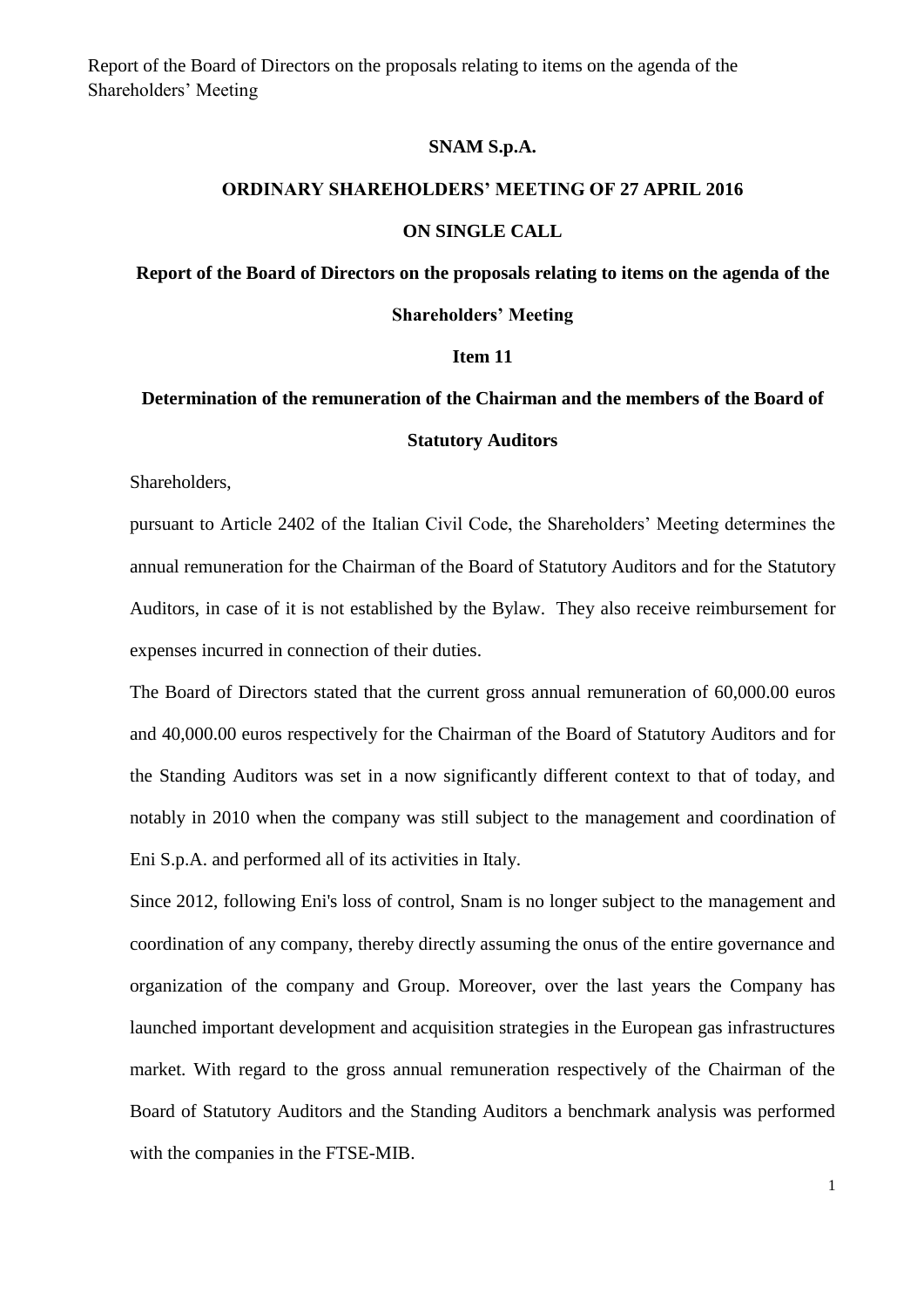## Report of the Board of Directors on the proposals relating to items on the agenda of the Shareholders' Meeting

Considering the evolution and complexity of the Company described above, and also considering the ever increasing complexity of the regulatory framework the Company and its Group operate within, the commitment required of the Statutory Auditors in performing their supervisory tasks as well as the responsibilities attributed to them have significantly increased. Finally, we recall that the issuers are invited to apply the new application criteria 8.C.3. of the Corporate Governance Code (July 2015 version), approved by the Corporate Governance Committee, which provides for "The remuneration of the statutory auditors to be commensurate with the commitment required, the importance of the role held as well as the dimensional and sectoral characteristics of the company" starting from the first renewal of the control body at the end of the 2015 financial year.

Taking what has been stated above into account, the Board of Directors proposes to fix the gross annual compensation due to the Chairman of the Board of Statutory Auditors and each Statutory Auditor, respectively, in Euro 80,000.00 and Euro 60,000.00, plus reimbursement of the expenses.

It is noted that, on 18 April 2008, the Shareholders' Meeting authorised the Board of Directors to extend the insurance policy, provided for the management to cover professional risks, to the directors and to the statutory auditors of Snam S.p.A. according to the standard terms and conditions in practice on the insurance market. This policy, which also remains in force for new members of such bodies, provides overall a limit of liability and an annual premium, respectively, of Euro 50 million and Euro 317,505.00.

Shareholders,

you are invited to approve the proposal to fix the gross annual compensation due to the Chairman of the Board of Statutory Auditors and each Statutory Auditor, respectively, in Euro 80,000.00 and Euro 60,000.00, plus reimbursement of the expenses.

2